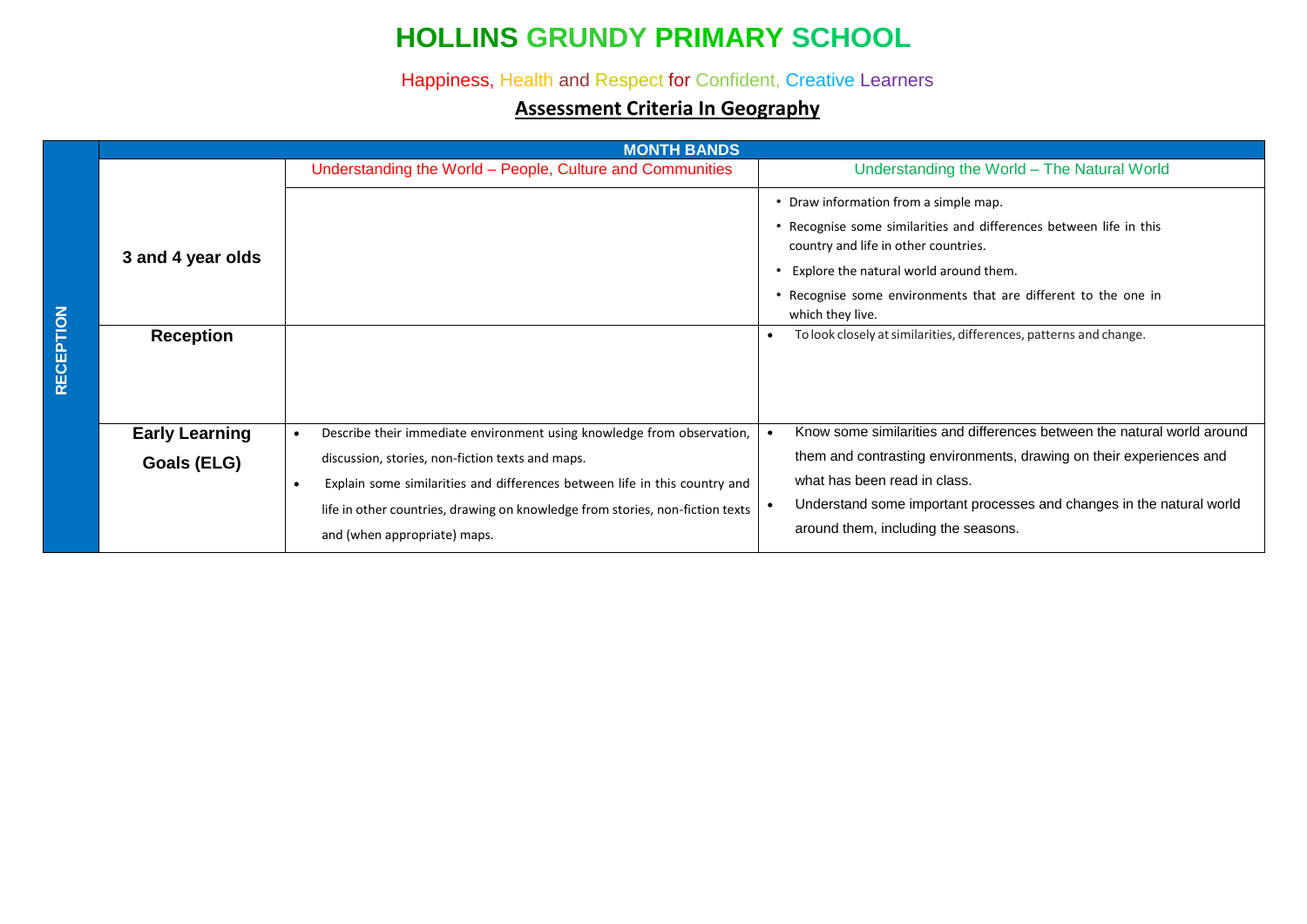| <b>Unit</b>                                                 | <b>Locational/ place Knowledge</b>                                                                                                                                                                                               | <b>Physical Geography</b><br><b>Human Geography</b>                                                                                                                                                                                                                                                                                                                                                                                                                                                                                                                                   | <b>Geographical skills and Fieldwork</b>                                                                                                                                                                                                                                            |
|-------------------------------------------------------------|----------------------------------------------------------------------------------------------------------------------------------------------------------------------------------------------------------------------------------|---------------------------------------------------------------------------------------------------------------------------------------------------------------------------------------------------------------------------------------------------------------------------------------------------------------------------------------------------------------------------------------------------------------------------------------------------------------------------------------------------------------------------------------------------------------------------------------|-------------------------------------------------------------------------------------------------------------------------------------------------------------------------------------------------------------------------------------------------------------------------------------|
| Why can't a<br>meerkat<br>live in the<br><b>North Pole?</b> |                                                                                                                                                                                                                                  | Can children point out where the equator, North Pole<br>$\bullet$<br>and South Pole are on a globe or atlas?<br>Can children identify hot and cold areas of the world?<br>$\bullet$<br>Can children explain the main geographical features of a<br>$\bullet$<br>hot and cold place?<br>Can children tell some facts about the people who live<br>$\bullet$<br>in hot and cold places?                                                                                                                                                                                                 |                                                                                                                                                                                                                                                                                     |
| Where do<br>leaves go in<br>Winter?                         |                                                                                                                                                                                                                                  | Can children identify and explain seasonal and daily<br>$\bullet$<br>weather patterns in the UK?<br>Can children use basic geographical vocabulary to refer<br>$\bullet$<br>to key physical features including: weather and<br>seasons?<br>Can children explain why they would wear different<br>clothes at different times of the year?                                                                                                                                                                                                                                              | Can children answer questions about the<br>weather?<br>Can children keep a weather chart?<br>$\bullet$<br>Can children answer questions using a<br>weather chart?<br>Can children make plausible predictions<br>about what the weather may be like later in<br>the day or tomorrow? |
| Where do<br>the wheels<br>on the bus<br>go?                 | Can children name, locate and<br>identify characteristics of the four<br>countries and capital cities of the<br>UK and its surrounding seas?<br>Can children name some of the<br>main towns and cities in the<br>United Kingdom? | Can children use basic geographical vocabulary to refer<br>$\bullet$<br>to key human and physical features such as : town,<br>village, factory, farm, house, office, shop, church, house,<br>river, vegetation, valley, hill, city?<br>Can children use maps, atlases and globes to identify<br>the UK and its countries?<br>Can children use aerial photographs to recognise<br>$\bullet$<br>landmarks and basic human and physical features?<br>Can children describe a locality using words and<br>$\bullet$<br>pictures?<br>Can children tell someone their address?<br>$\bullet$ | Can children use simple fieldwork skills to<br>$\bullet$<br>study the key and physical features of the<br>surrounding area?<br>Can children think of a few relevant<br>questions to ask about a locality?                                                                           |
| Ongoing                                                     |                                                                                                                                                                                                                                  | Can children use maps, globes and atlases to identify<br>$\bullet$<br>the countries, oceans, seas and continents studied in<br>this year group? (UK, surrounding seas, North and South<br>pole, Equator, some hot and cold countries)                                                                                                                                                                                                                                                                                                                                                 | Can children answer some questions using<br>$\bullet$<br>different resources, such as books, the<br>internet and atlases?                                                                                                                                                           |

| Step                       |     | <b>W.</b> |           |             |
|----------------------------|-----|-----------|-----------|-------------|
| No. of statements required | 0-5 | $6 - 12$  | $13 - 20$ | $\sim$<br>⊷ |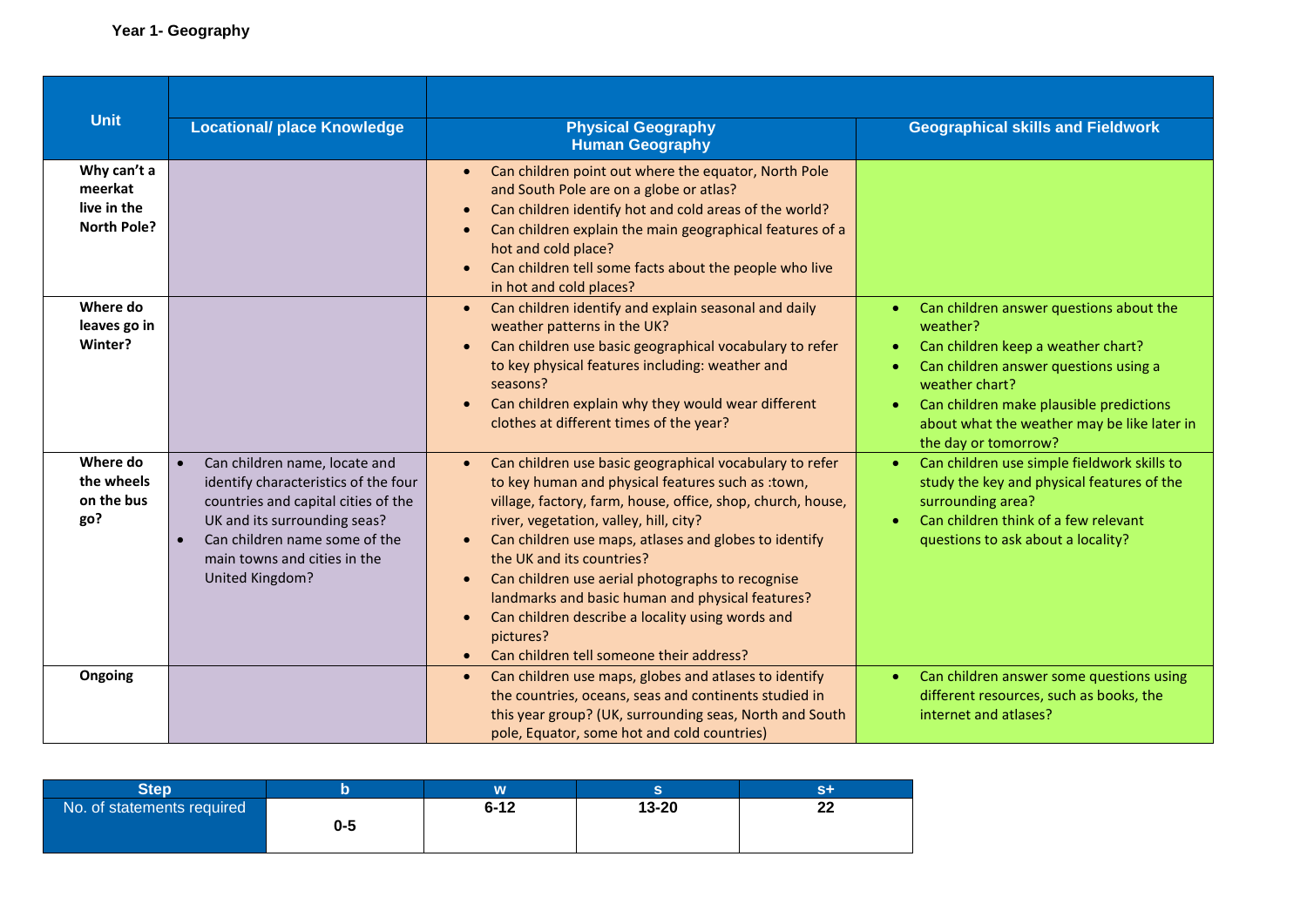## **Year 2-Geography**

| Unit                                                                             |                                                                                                                                                                                                                                                                                                                                                                                                                                                                                                                                     |                                                                                                                                                                                                                                                                                                                                                                                                                                  |                                                                                                                                                                                                                                                                                                                                                                                                                                                                                                                                                                                                                 |  |  |
|----------------------------------------------------------------------------------|-------------------------------------------------------------------------------------------------------------------------------------------------------------------------------------------------------------------------------------------------------------------------------------------------------------------------------------------------------------------------------------------------------------------------------------------------------------------------------------------------------------------------------------|----------------------------------------------------------------------------------------------------------------------------------------------------------------------------------------------------------------------------------------------------------------------------------------------------------------------------------------------------------------------------------------------------------------------------------|-----------------------------------------------------------------------------------------------------------------------------------------------------------------------------------------------------------------------------------------------------------------------------------------------------------------------------------------------------------------------------------------------------------------------------------------------------------------------------------------------------------------------------------------------------------------------------------------------------------------|--|--|
|                                                                                  | <b>Locational and place knowledge</b>                                                                                                                                                                                                                                                                                                                                                                                                                                                                                               | <b>Human and Physical geography</b>                                                                                                                                                                                                                                                                                                                                                                                              | <b>Geographical skills and fieldwork</b>                                                                                                                                                                                                                                                                                                                                                                                                                                                                                                                                                                        |  |  |
| What would<br>Oleg and the<br><b>Minions find</b><br>exciting about<br>our town? | Can children find where they live on a map of<br>the UK?                                                                                                                                                                                                                                                                                                                                                                                                                                                                            | Can children use basic geographical vocabulary to refer to key physical<br>features: town, village, factory, farm, house, office?<br>Can children explain what makes a locality special?(Bury)<br>$\bullet$<br>Can children describe some places which are not near the school?<br>Can children find the longest and shortest route using a map?                                                                                 | Can children use simple compass directions (NSEW)<br>and locational directional language (near, far, left,<br>right)?<br>Can children describe the location of features and<br>routes on a map? (Bury, our school)<br>Can children plan perspectives, devise a simple map<br>$\bullet$<br>and use and construct basic symbols in a key?<br>Can children use simple field work and observational<br>skills to study their geography of the school and its<br>grounds and surrounding areas (key human and<br>physical features)?<br>Can children label an aerial photograph using<br>some geographical features? |  |  |
| Where would<br>you prefer to<br>live? England or<br>Africa?                      | Can children name and locate the worlds 7<br>continents and 5 oceans and find them on an<br>atlas?<br>Can children name the major cities of<br>$\bullet$<br>England, Wales, Scotland and Ireland?<br>Can children locate some of the world's<br>$\bullet$<br>major rivers and mountain ranges?<br>Can children understand geographical<br>$\bullet$<br>similarities and differences through studying<br>the human and physical geography of a small<br>area of the UK and of a small area of a<br>contrasting Non-European country? | Can children use basic geographical vocabulary to refer to key<br>$\bullet$<br>human features in Africa including: Mountain, ocean, forest,<br>river, valley, soil vegetation?<br>Can children describe a place outside of Europe using<br>geographical words? (African country)<br>Can children explain how the weather affects different people?<br>Can children use a map, photographs, film or a plan to describe<br>Africa? | Can children make plausible predictions about<br>what the weather may be like in different parts of<br>the world?                                                                                                                                                                                                                                                                                                                                                                                                                                                                                               |  |  |
| Why do we love<br>to be beside the<br>seaside?                                   |                                                                                                                                                                                                                                                                                                                                                                                                                                                                                                                                     | Can children use basic geographical vocabulary to refer to key<br>human features of the seaside, including: port and harbour?<br>Can children use basic geographical vocabulary to refer to key<br>physical features of the seaside, including: Beach, cliff, coast,<br>sea?                                                                                                                                                     | Can children compare their locality and a seaside<br>$\bullet$<br>locality?                                                                                                                                                                                                                                                                                                                                                                                                                                                                                                                                     |  |  |
| Ongoing                                                                          |                                                                                                                                                                                                                                                                                                                                                                                                                                                                                                                                     | Can children use maps, globes and atlases to identify the<br>$\bullet$<br>countries, oceans, seas, oceans and continents studied in this<br>year group?(UK and surrounding seas, all continents, some<br>countries in Africa, 5 oceans)                                                                                                                                                                                          | Can children find out about a locality by using<br>$\bullet$<br>different sources of evidence?<br>Can children find out about a locality by asking<br>some relevant questions?                                                                                                                                                                                                                                                                                                                                                                                                                                  |  |  |

| <b>Step</b>              |         |          |       |       |
|--------------------------|---------|----------|-------|-------|
| .<br>statements required | $0 - 8$ | $9 - 15$ | 16-20 |       |
|                          |         |          |       | $20+$ |
|                          |         |          |       |       |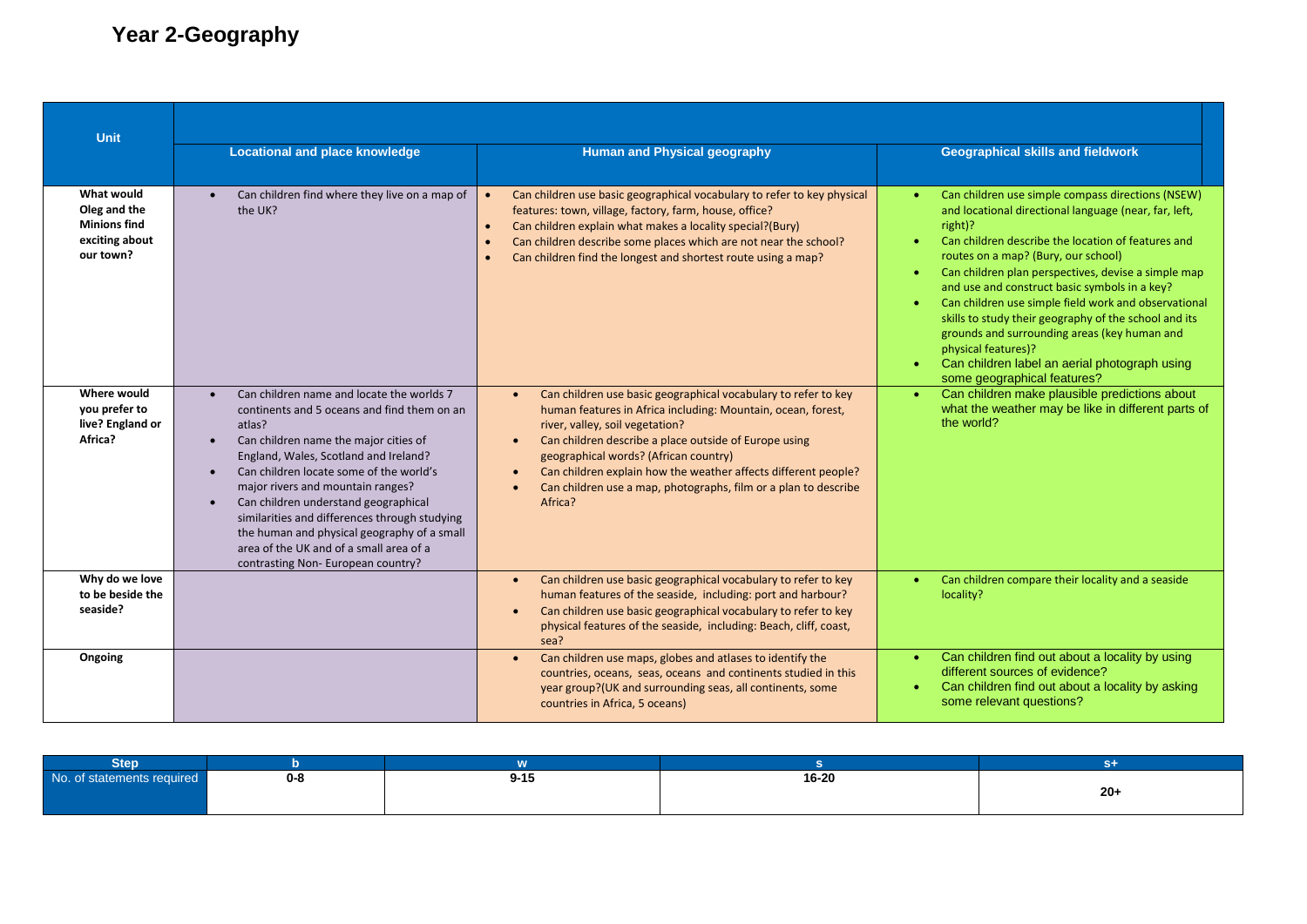## **Year 3-Geography**

| <b>Unit</b>                                                               |                                                                                                                                                                                                                                                            |                                                                                                                                                                                                                                                                                                                                                                                                                                                                                                                                                                                                                      |                                                                                                                                                                                                                                         |  |  |
|---------------------------------------------------------------------------|------------------------------------------------------------------------------------------------------------------------------------------------------------------------------------------------------------------------------------------------------------|----------------------------------------------------------------------------------------------------------------------------------------------------------------------------------------------------------------------------------------------------------------------------------------------------------------------------------------------------------------------------------------------------------------------------------------------------------------------------------------------------------------------------------------------------------------------------------------------------------------------|-----------------------------------------------------------------------------------------------------------------------------------------------------------------------------------------------------------------------------------------|--|--|
|                                                                           | <b>Locational and place knowledge</b>                                                                                                                                                                                                                      | <b>Human and physical Geography</b>                                                                                                                                                                                                                                                                                                                                                                                                                                                                                                                                                                                  | <b>Geographical skills and fieldwork</b>                                                                                                                                                                                                |  |  |
| Why do so many<br>people go to the<br>Mediterranean for<br>their holiday? | Can children name and<br>locate countries in Europe<br>including Russia.<br>Can children name and<br>locate the capital cities of<br>neighbouring European<br>countries?<br>(Mediterranean)<br>Can children name the two<br>largest seas around<br>Europe? | Can children locate the Mediterranean and explain why it is<br>$\bullet$<br>a popular holiday destination?<br>Can children explain how the lives of people living in the<br>$\bullet$<br>Mediterranean would be different from their own?<br>Can children describe key aspects of climate zones and<br>biomes and environmental regions in the Mediterranean?<br>Can children describe and understand aspects of human<br>$\bullet$<br>geography such as food in the Mediterranean?<br>Can children understand geographical similarities and<br>$\bullet$<br>differences between Mediterranean countries and the UK? | Can children identify key geographical features Europe by using a<br>map?                                                                                                                                                               |  |  |
| Has Greece always<br>been in the news?                                    | Can children identify key<br>$\bullet$<br>physical and human<br>features of a<br>country?(Greece)<br>Can children locate<br>European countries using<br>maps?                                                                                              | Can children confidently describe physical features in a<br>$\bullet$<br>locality? (Greece)<br>Can children explain why a locality has certain physical<br>features?(Greece)<br>Can children confidently describe human features in a<br>locality?(Greece)<br>Can children explain why a place is like it is?(Greece)<br>Can children describe and understand key aspects of human<br>geography including types of settlements and land use in<br>Greece?                                                                                                                                                            | Do children use correct geographical words to describe a Greece<br>and the things that happen there?<br>Can children identify key geographical features of Greece by using<br>a map?                                                    |  |  |
| What makes the<br>Earth angry?                                            | Can children name a<br>number of countries in the<br>Northern Hemisphere and<br>Southern Hemisphere?<br>Can children locate and<br>name some of the world's<br>most famous volcanoes<br>and mountains?                                                     | Can children describe how volcanoes are created?<br>$\bullet$<br>Can children describe how earthquakes are created?<br>Can children describe how volcanoes have an impact on<br>people's lives?<br>Can children explain how people's lives vary due to<br>weather?                                                                                                                                                                                                                                                                                                                                                   | Can children use correct geographical words to describe a place<br>and the events that happen there? (case study volcanoes,<br>tsunamis and earthquakes)                                                                                |  |  |
| ongoing                                                                   | Are children aware of<br>different weather in<br>different parts of the<br>world, especially Europe?                                                                                                                                                       |                                                                                                                                                                                                                                                                                                                                                                                                                                                                                                                                                                                                                      | Can children use maps, atlases, globes and digital/computer mapping to<br>$\bullet$<br>locate countries and describe features studied (Europe)<br>Can children recognise the 8 points of the compass (N, NW, W, S, SW, SE,<br>$E, NE$ ? |  |  |

| Step.                      |     | .        |       |       |
|----------------------------|-----|----------|-------|-------|
| No. of statements required |     | $9 - 17$ | 18-23 | $24+$ |
|                            | 0-8 |          |       |       |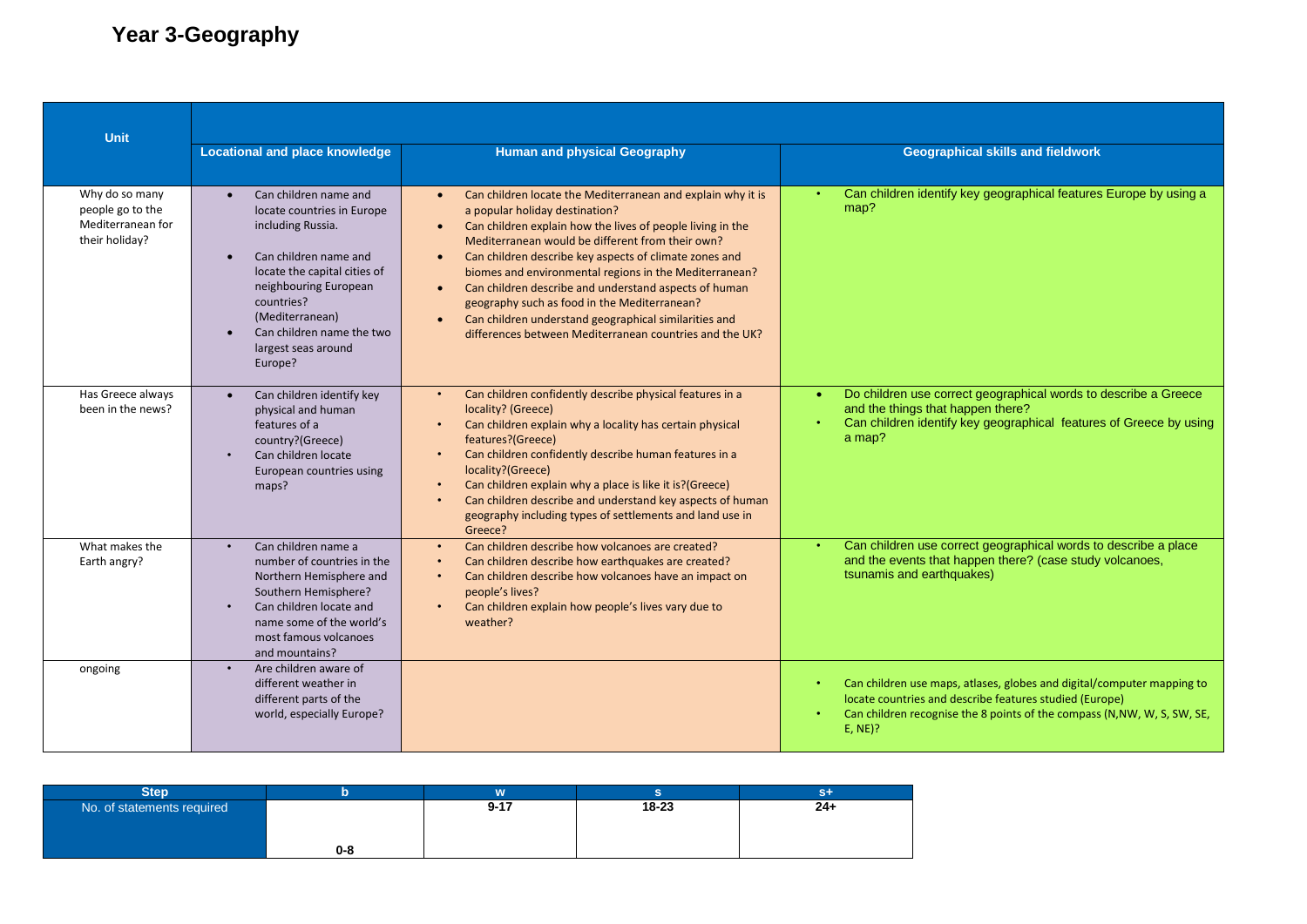## **Year 4-Geography**

|                                                       | <b>Locational and place knowledge</b>                                                                                                                                                                                                                                                                             | <b>Human and physical Geography</b>                                                                                                                                                                                                                                                                                                                                                                                                                                                                                                                                                                | <b>Geographical skills and fieldwork</b>                                                                                                                                                                                |
|-------------------------------------------------------|-------------------------------------------------------------------------------------------------------------------------------------------------------------------------------------------------------------------------------------------------------------------------------------------------------------------|----------------------------------------------------------------------------------------------------------------------------------------------------------------------------------------------------------------------------------------------------------------------------------------------------------------------------------------------------------------------------------------------------------------------------------------------------------------------------------------------------------------------------------------------------------------------------------------------------|-------------------------------------------------------------------------------------------------------------------------------------------------------------------------------------------------------------------------|
| Why is the Mersey<br>so important to<br>Liverpool?    | Can children explain why<br>Liverpool is situated where it<br>is?<br>Can children locate major<br>rivers in Europe and their<br>neighbouring cities using<br>maps?<br>Can children name and<br>locate some cities in the UK?<br>Can children name and<br>locate physical features in<br>the UK-rivers and coasts? | Can children describe and understand key<br>aspects of physical geography in Liverpool<br>including rivers?<br>Can children describe and understand key<br>aspects of human geography in Liverpool<br>including economic activity and trade links and<br>distribution of natural resources such as energy,<br>food, minerals and water?<br>Can children identify how physical and human<br>features and use of land in Liverpool has<br>changed over time?<br>Can children explain why the Mersey is<br>important for the lives of the people who live<br>there now and lived there some time ago? | Can children use field work to observe, measure<br>and record and present the human and physical<br>features of Liverpool using range of methods such<br>as: sketch maps, plans, digital technologies?                  |
| Why is<br>Manchester<br>such a cool<br>place to live? | Can children name up to six<br>cities in the UK and locate<br>them on a map?<br>Can children name some of<br>$\bullet$<br>the main towns and cities in<br>Yorkshire and Lancashire?                                                                                                                               | Can children describe the main human features<br>of Manchester?<br>Can children describe the main physical features<br>of Manchester?<br>Can children use appropriate symbols to<br>represent different physical features on a map?<br>Can children identify human and physical<br>features/ land use patterns in Manchester and<br>how this has changed over time?                                                                                                                                                                                                                                | Can children label the physical and human features<br>of Manchester on an aerial photograph?<br>Can children present, describe and locate human<br>and physical features of Manchester using maps<br>and other sources? |
| ongoing                                               |                                                                                                                                                                                                                                                                                                                   |                                                                                                                                                                                                                                                                                                                                                                                                                                                                                                                                                                                                    | Can children use atlases maps, globes and<br>$\bullet$<br>digital/computer mapping to locate cities and<br>describe features?                                                                                           |

| <b>Step</b>                                  |  | b W S | ∣ S+ |
|----------------------------------------------|--|-------|------|
| No. of statements required 0-6 7-9 10-17 17+ |  |       |      |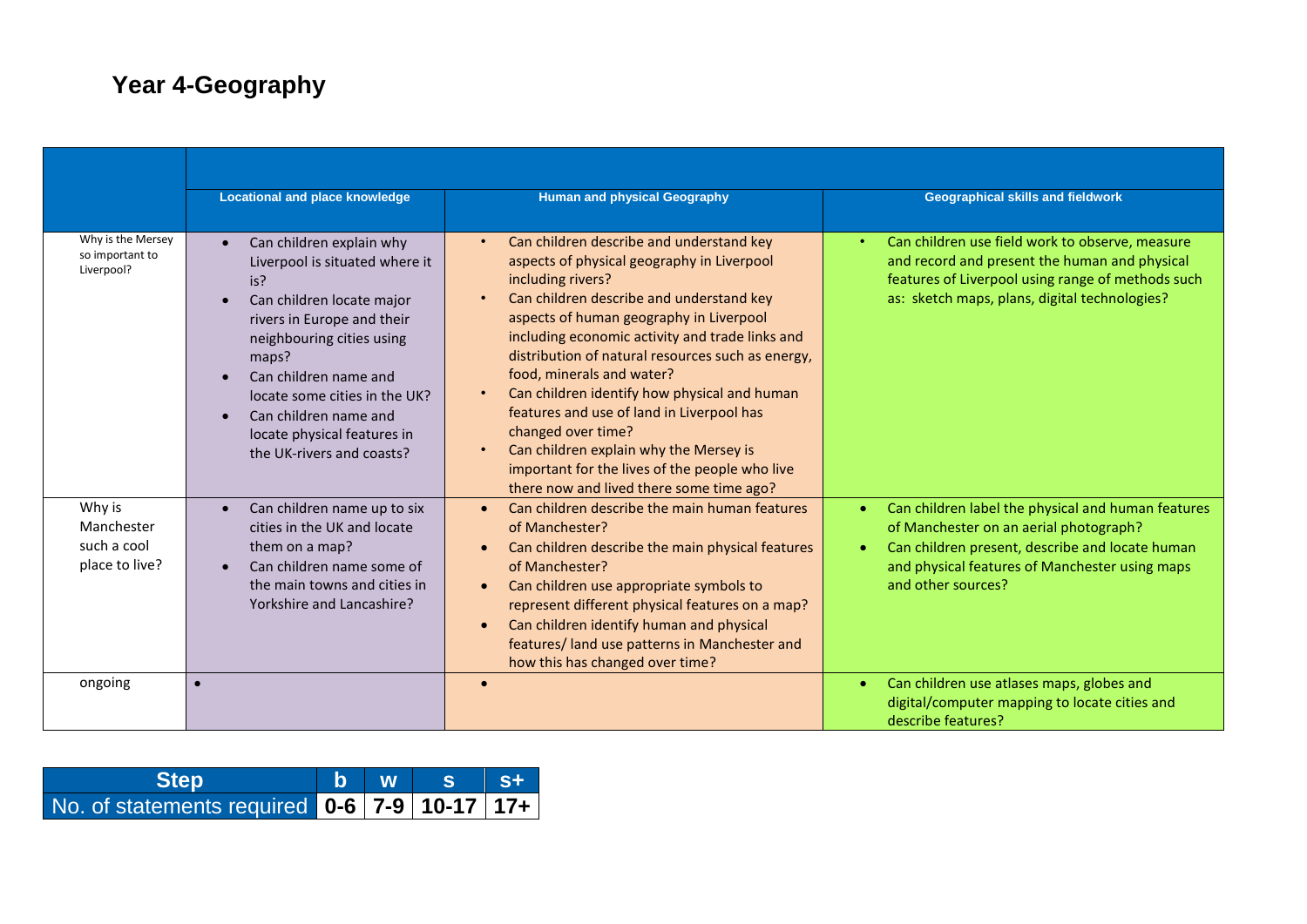## **Year 5-Geography**

| <b>Unit</b>                                                    |                                                                                                                                                                                                                                             |                                                                                                                                                                                                                                                                                                                                                                                                                                                                                                                                                            |                                                                                                                                                                                                                            |  |
|----------------------------------------------------------------|---------------------------------------------------------------------------------------------------------------------------------------------------------------------------------------------------------------------------------------------|------------------------------------------------------------------------------------------------------------------------------------------------------------------------------------------------------------------------------------------------------------------------------------------------------------------------------------------------------------------------------------------------------------------------------------------------------------------------------------------------------------------------------------------------------------|----------------------------------------------------------------------------------------------------------------------------------------------------------------------------------------------------------------------------|--|
|                                                                | <b>Locational and place knowledge</b>                                                                                                                                                                                                       | <b>Human and physical Geography</b>                                                                                                                                                                                                                                                                                                                                                                                                                                                                                                                        | <b>Geographical skills and fieldwork</b>                                                                                                                                                                                   |  |
| Why is Brazil<br>in the news<br>again?                         | Can children locate using maps North and South America<br>in maps and countries including Canada, USA, Brazil and<br>major South American countries?<br>Can children recognise the climate of Brazil according to<br>its location on a map? | Can children understand geographical similarities and<br>differences between Brazil and the UK?<br>Can children describe and understand key aspects of<br>$\bullet$<br>human geography in Brazil such as food and minerals?<br>Can children explain how a Brazil fits into its wider<br>geographical location; with reference to human and<br>economical features?                                                                                                                                                                                         | Can children map land<br>use in Brazil?                                                                                                                                                                                    |  |
| Why should<br>the<br>rainforests be<br>important to<br>us all? | Identify human and physical features of South America<br>including mountains?<br>Can children locate North and South America on atlases<br>and maps and their environmental regions?                                                        | Can children understand geographical similarities and<br>$\bullet$<br>difference between South America and the UK<br>concentrating on environmental regions?<br>Can children describe and understand key aspects of<br>vegetation belts (rainforest)?<br>Can children explain how a rainforests into its wider<br>$\bullet$<br>geographical location; with reference to human and<br>economical features?<br>Can children explain what a rainforests might be like in the<br>future, taking account of issues impacting on human and<br>physical features? |                                                                                                                                                                                                                            |  |
| Ongoing                                                        |                                                                                                                                                                                                                                             |                                                                                                                                                                                                                                                                                                                                                                                                                                                                                                                                                            | Can children use atlases.<br>$\bullet$<br>globes and<br>digital/computer mapping<br>to locate countries and<br>describe features studied.<br>Can children find possible<br>answers to their own<br>geographical questions? |  |

|                               |     | W   |           |  |
|-------------------------------|-----|-----|-----------|--|
| No. of statements<br>required | 0-6 | 7-9 | $10 - 11$ |  |